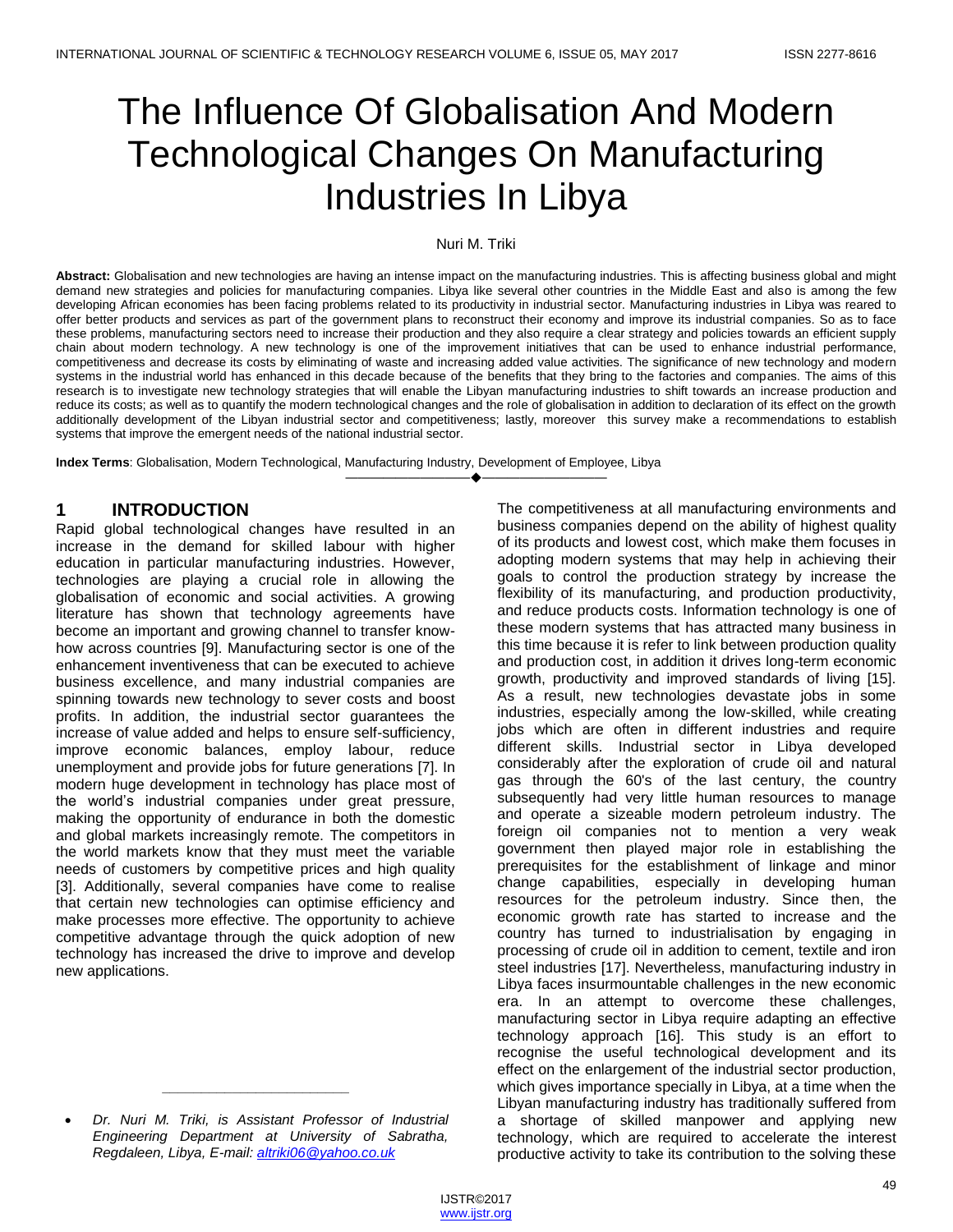economic problems during their function in the development and increase the size of the national production and to achieve self-reliance and supply job opportunities for the unemployed. Within this context, the present paper aims to study the effect of globalisation and new technology on manufacturing sector in Libya, as well as investigating the existence of skill biased technological change.

### **2 SIGNIFICANCE OF STUDY**

- This study is a novelty in Libya because it is one of the first few studies that aim to study the application of technologies and its impact on industrial companies in Libya and the problems associated with it. Therefore, this study in the research and educational system is very rare in Libya, so this will be the basis of further studies in this area in the near future.
- This study will encourage the researcher in Libya to care and consider this area as an important research field that should improve the economy of Libya in general and industrial sector in particular.

## **3 THE IMPORTANCE OF THE INDUSTRIAL SECTOR**

The industrial sector is one of the most important components in the national economy, especially in light of the policy of economic diversification adopted by countries in view of the success achieved by countries in recent years [7]. Furthermore, this sector plays a major and active role in the process of the economic balance of any country as well as is one of the most important pillars of comprehensive economic development. However, industrial sector works to provide and attract foreign investment and the use of modern technology which leads to increasing competitive factors and providing various facilities in industries and to open more markets to the national industries, which proved their progress in the world of competition with the high quality. Due to the importance of industry the following are the main advantages of industrial development [4]:

- The industrial sector contributes to the creation of jobs, and the greater the volume of industrial production, the less the number of unemployed.
- Contributes to the increase of national income. When the contribution of the industrial sector to the Gross Domestic Product (GDP) increases, exports increase and the dependence on the export of raw materials such as oil will reduce.
- Contributes to raising the level of productivity, because it is one of the sectors most able to apply the use of modern technology and this contributes to productivity.
- It contributes to raising the rate of growth in the national economy and helps to increase growth in other sectors.

The Libyan government's approach to strengthening the role of the industrial sector in the national economy comes in the context of addressing some of the fundamental challenges, including the creation of suitable employment opportunities for citizens. The fact is that there is a distinction between the industrial sector and the industrial zones, specifically the ability to create a large number of jobs by attracting diverse projects. Therefore, the national industrial sector needs to be protected from competing with similar foreign products imported from abroad and the ministry gives a real opportunity to encourage this sector to increase the volume of investment [19]. As a result of encouraging this sector through positive steps, this work will contribute to increasing the volume of investment in the industrial sector, increasing production and contribution to national output, as well as reemployment by favoring and encouraging the purchase of local products instead of imported foreign products, which achieve purpose and objective in product quality and efficiency.

## **4 OVERVIEW OF THE MANUFACTURING INDUSTRY IN LIBYA**

Libyan industrial sector has considerably developed, throughout the last few decades, in contradiction of the position in the 1970s. Therefore, the government offers priority in the first development plan 1973-1975 was the agricultural sector taking precedence over the industrial sector, and the Libyan economy achieved a high growth rate throughout the seventies which peaked 9.2% of the GDP [6]. In the second and third plans, 1976-1980 and 1981-1985 the priority was given to the development of the industrial sector which achieved growth rates equal to 21% and 23%, respectively [24]. The Libyan government desires to accelerate the development process of the industrial sector using these two developmental programmes that are considered to be the turning positions in the Libyan economy. Nevertheless, the government plans to expand its industrial establishment throughout the country: the fact remains that industrial plants are concentrated in two main cities of Tripoli and Benghazi, which creates an unbalanced development in the country [5]; [10]. The Government's plans emphasised the need to locate large plants outside the major cities of Tripoli and Benghazi, concentrating heavily on new industrial growth in a series of coastal towns, such as cement industry at Al-Kums and the steel complex near Misurata, the petrochemical complex at Ras-Lanuf. Most of these companies remain state-owned and the workforce was made up of government employees and the government fully controls these companies. The work of [24] pointed out, this phenomenon was result of assorted state development plans that had been set up to achieve a number of goals, for instance the diversification of sources of income from sectors other than the oil sector, and the increase in the industry sector involvement to GDP and self-sufficiency in goods and services. The move towards heavy industry did not arise until the early 1980s when this became one of the main concerns of the state's planning. As a result of the cuts in oil prices and the consequent refuse in state revenue through the mid-1980s, the great reliance of the development plans on oil income meant that several of projects and plans related with heavy industry were hampered. Oil revenue reduces from 22 billion US dollars in 1980 to 5 billion US dollars in 1988. This main reduce caused a shortage in cash flow which resulted in the necessity to decrease development plans and programmes. In spite of that, industry in Libya has devoted special attention to development strategies because of the key role the strategies play in the process of change and reconstruction of an economy that is not totally dependent on oil revenues [19]; [10]. Industry also played a vital role in the creation of new job opportunities and accomplishing selfsufficiency, in addition to meeting public demand, making use of available resources and achieving local development [19]. Therefore, the development plans of Libya (1973-1975,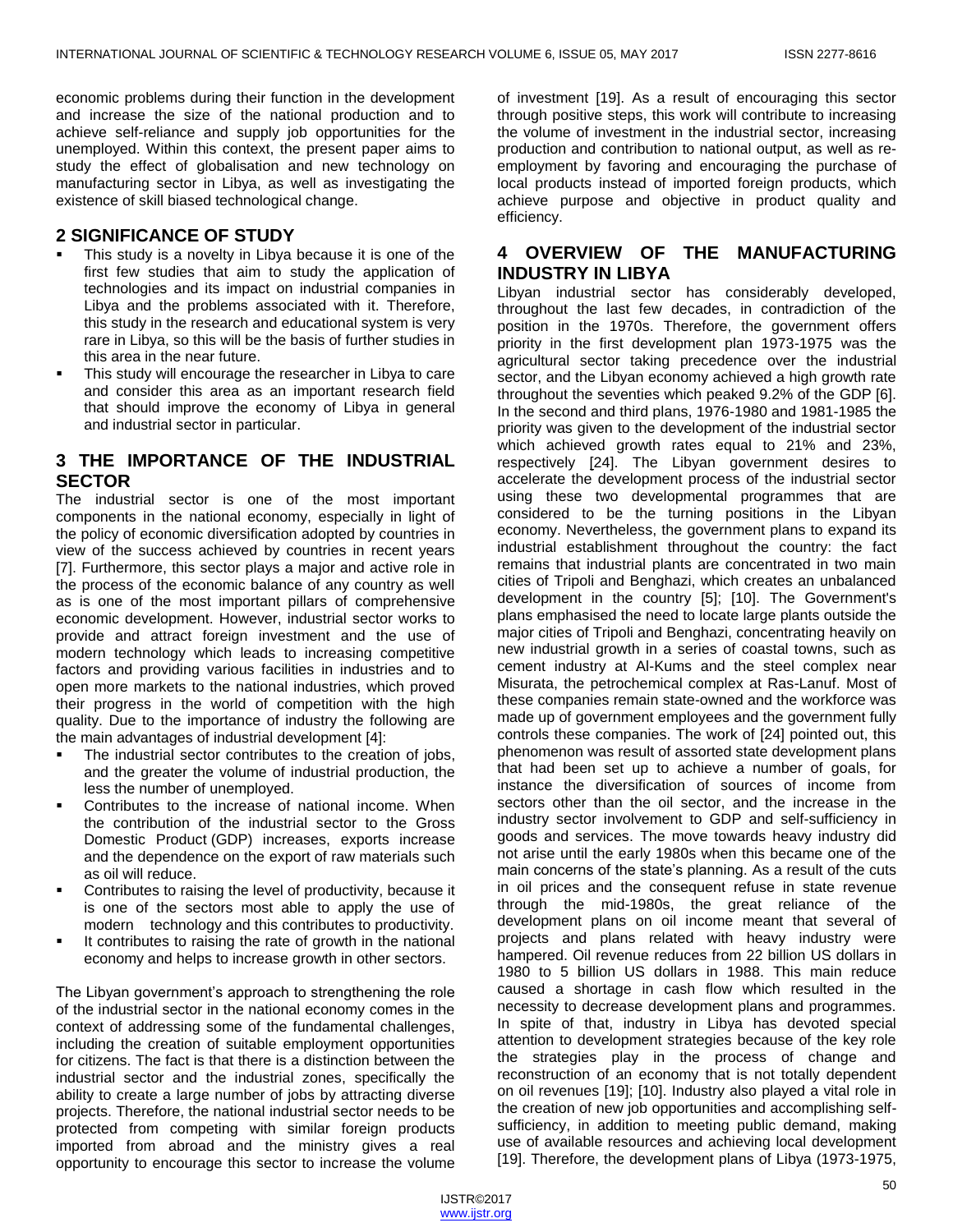1975-1980, 1980-1986) and the development plans and programmes that have been followed, will notice variations and changes in the adopted strategies and the objectives of those plans. Instead of making use of the opportunity to change planning objectives, economic administrators during the period 1986 to 1996 suspended development plans and relied upon annual development budgets [24]. The economic development programme plan through 1996- 2000 was derived from economic and social transformations in production and service sectors, aiming at providing goods and services that satisfied the requires of the local market and lowered the importation levels. The integration of the total local production did not reach 8% during the 1970s. This verifies that the industrial sector depends strongly on the oil sector, as in investment operations or to gain raw materials due to reduction in oil revenues during the 1980s and 1990s [1]. As a result, decrease in oil prices was one of the most important reasons behind the low production rates of the industrial sector, as its contribution to GDP declined from 77.4% in 1973 to 24.9% in 1997 and to 27.9% in 2002 [12]. One of the studies indicated that the increase or decrease in oil prices with 10% caused an increase or decrease in the gross domestic product with 3% [18]. Libya experienced a strong economic growth during 2004, and partly due to higher oil export revenues with real GDP growth of 2.3 and 2.6% is estimated, by consumer price inflation of 1.9 and 3.5%. Notwithstanding, Libya's quite

strong recent economic growth, unemployment remains high since the country's population grows quickly and new jobs are not shaped rapidly enough. Moreover, Libya's comparatively poor infrastructure (i.e. roads and logistics), unclear legal structure, arbitrary government decisions, a bloated public sector with as much as 60% of government spending going towards paying public sector employees' salaries, huge public works programmes i.e., and all these assorted structural rigidities have posed impediments to foreign investment and to economic growth [20]. . The above mentioned plans aim to minimise the complete dependence upon oil revenues on the GDP by exporting these industrial product to rectify the oil–dependent economic structure, this trial to diversify the exported products shall include agricultural products whose contribution is considerable and manufacturing industry [4]. Table 1 provided by [14] review the full picture of the development of the industrial sector during (1980-2000). The table indicates the main companies involved in the field of manufacturing industry, their places, and regarding the location of these industrial companies through the country. It should be noted that in terms of location the majority are concentrated on the coastal area. The reason behind this concentration on the Mediterranean is that it can be easy to ship their products through Mediterranean to the near European industrial countries, besides setting the facilities of the cooling water.

*Table 1: Manufacturing industries establishment by location, No. of Workers, Capital Investment LD Million and Annual Production*

| Location        | No. of<br><b>Workers</b> | Capital<br>Investment<br><b>LD Million</b> | <b>Annual Production</b>                                                                                          |
|-----------------|--------------------------|--------------------------------------------|-------------------------------------------------------------------------------------------------------------------|
| Benghazi        | 589                      | 30.7                                       | 760,791 ton cement                                                                                                |
| Suke El- Khamis | 405                      | 20.0                                       | 492,673 ton cement                                                                                                |
| Benghazi        | 582                      | 22.1                                       | 4.335 bricks                                                                                                      |
| Tripoli         | 450                      | 22.5                                       | 695 Tractors                                                                                                      |
| Abo- Kamash     | 1150                     | 69.0                                       | ton salt; 62,500 ton<br>120.000<br>Chloride<br>Monomer<br>Vinvl<br>(VCM); 60,000 ton Poly Vinyl<br>Chloride (PVC) |
| Musrata         | 870                      | 53.5                                       | 1,324,000 ton of liquid steel                                                                                     |
| Al-Khomes       | 270                      | 1.6                                        | 133,006 ton cement                                                                                                |
|                 |                          |                                            |                                                                                                                   |

*Source: GAIT, 2003, different pages.*

#### **5 MANUFACTURING TECHNOLOGY STATUS**

Modern technology and globalisation is moving the world from an industrial era to an information era. On the other hand development of technological is very low in developing countries, and most of them status lowest according to diverse international technology and innovation catalogs for instance the Technological Achievement Index and the Innovation Capability Index [15]. New development of technology is a vital to efforts of country in improving productivity, efficiency and competitiveness of its industrial sector. Technological capabilities can be best illustrated in expressions of three stages: the fundamental level involves the capability to operate and retain a new production plant derived from imported technology, the second level consists of the ability to duplicate and adapt the design for imported sow and technique somewhere else in the country or abroad, while an advanced stage engrosses facility to undertake innovative designs and to develop new production systems and components [25]. And just like nowadays, the

revolution of technology has not only improved communications systems, while make it more economic to productivity and cost competing in international market. Consequently, globalisation and new technologies such as information technology enables the formation of a host of devices to generate, organise, transmit, store and act on information in digital shape in novel ways and during new organisational forms [8]. To successfully implement advanced technologies, an organisation must allow manufacturing's evolving competencies to be a driving force in strategy formulation. These technologies encourage firms to implement cross-functional teams that reduce time and costs as well as improve quality in both product design and manufacturing. Additionally, it can provide the tools to help enterprises achieve goals widely regarded as critical to the future of manufacturing industry, including:

- Rapid shifts in production from one product to another;
- Faster implementation of new concepts in products;
- Faster delivery of products to customers;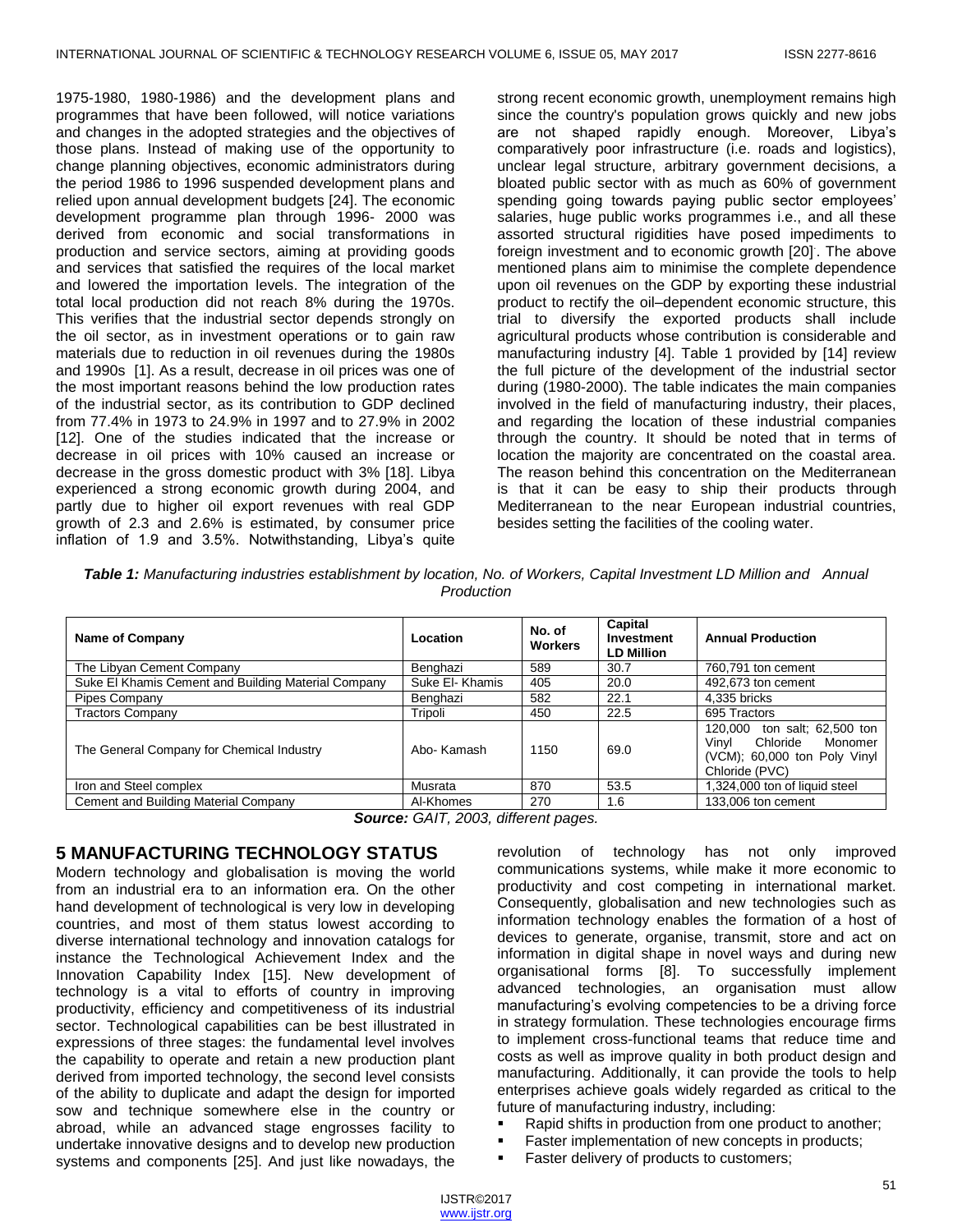- More intimate and detailed interactions with customers;
- Fuller utilisation of capital and human resources;
- **Streamlining of operations to focus on essential** business needs; and
- Elimination of unnecessary, redundant, or wasteful activities.

Therefore, Information and Communication Technology (ICT) has been instrumental in enabling the emergence of much globalised markets in finances, services and goods. Nevertheless, globalisation is a great vision, but only if nations discard negative-sum mercantilist policies and embrace growth economics policies focused on raising productivity for all sectors including the industrial sector, and making certain that all persons can gain from this growth. If that happens, developed and developing countries will benefit greatly of it [8]. Table 2 shows the advantages and demerits of globalisation to the manufacturing industries of developing countries, Libya one of them. In addition, the table indicates the all companies involved in the field of manufacturing industry, and regarding to modern technology and globalisation through the developing nation.

*Table 2: Advantages and Disadvantages of Globalisation Considering Manufacturing Industries in Developing Countries*

| Advantages                                                                                                                                                                                                                                                    | <b>Disadvantages</b>                                                                                                                                                                                                                      |
|---------------------------------------------------------------------------------------------------------------------------------------------------------------------------------------------------------------------------------------------------------------|-------------------------------------------------------------------------------------------------------------------------------------------------------------------------------------------------------------------------------------------|
| international<br>finance makes<br>the<br>Involvement of<br>possible<br>implementation of several projects, such as those of major<br>infrastructure.                                                                                                          | Local firms have no funds or expertise to participate in the sponsorship of<br>privatised projects.                                                                                                                                       |
| Direct foreign investment in projects leads to increase in industrial<br>demand, creating work opportunities for local firms.                                                                                                                                 | Local companies lack the technical and<br>capability<br>managerial<br>to<br>undertake most of the foreign-funded projects.                                                                                                                |
| Competition among foreign firms lowers the costs of projects to<br>developing countries.                                                                                                                                                                      | It is possible that local firms will be deprived of the opportunity to grow.                                                                                                                                                              |
| Presence of large numbers of international firms offers scope for<br>technology transfer and the development of local firms and<br>upgrading of the industry. The large number of such firms also<br>means that new technology can be a tool for competition. | Foreign firms may pay lip service to modern technology or take measures<br>to avoid it. Moreover, local companies may not be in a position to benefit<br>from modern technology, or to subsequently utilise the<br>acquired<br>expertise. |

Libyan manufacturing sector has a low of technological competitiveness and to attempt the catch-up international frontier in phrases of process technology and product design capability, Libya has a number of high qualities Research and Development institutions particularly in Petroleum Sector, but the industry–institute relations are still weak, thus reducing the probabilities of formation of commercially viable technologies. The benefits attributable to high availability of value experts and engineers is missing, partly as a result of stagnation of skill sets of Libyan engineers and experts; in contrast, manufacturing industry has a relative weakness with revere to both process technologies and product [27]. In the case of the manufacturing sector in Libya, the human resources dedicated to design and engineering activity below in other developed countries. In spite of the fact that Libyan companies are able of accomplishing high ranks of accuracy, they are unable to produce high quality products due to be short of supporting process technologies such as measuring of precision, process control and material engineering. Like the manufacturing sector in general, the machine tool industry also suffers from low volume production, high cost of finance and poor quality of power supply, and that because of little apply new technologies in all industrial companies and firms.

#### **5.1. Advanced Manufacturing Technology**

Over the last decade, flexibility became the mark of new technologies called advanced manufacturing technology (AMT). Several conceptual schemes have been offered to grapple with the flexible nature of advanced manufacturing technology. These schemes make valuable contributions to understanding AMT [26]. Implementation of AMT has become a source of competitive advantage for companies. From an operational perspective there are many benefits from investing in cutting edge capital equipment [13]. Greater flexibility, cost reduction, improved customer service and quality all contribute to making the introduction of AMTs

profitable. To fully exploit the potential of AMTs, companies should consider the need for a supporting infrastructure. Shortcomings registered in these new technologies are frequently the result of insufficient attention to company organisation, infrastructure and maintenance. These are necessary for advanced manufacturing technologies to work smoothly and show successful results. Advanced manufacturing technology is the application of computerenhanced, applied science to a firm's production system. Advanced manufacturing technology is a resource that enables a firm to efficiently produce multiple products across the same asset base [26]. AMTs provide a variety of operational benefits which include better coordination between different departments, greater control of the processes, reduced product design time, shorter lead time, and stable high quality outputs [28]. . Successful adoption of AMTs requires employee support. In fact, lack of employee backing prior to the implementation of technologies would have detrimental effects [11].

#### **5.2 Development of Employee**

Employees are vital factors for maintaining the achievement of production compared with technology. Employee development plays an important role in careers, work lives and in achieving the goals of the company. One way to streamline the funds for the development is to analyse the job description of each job [7]. Employee must be treated humanely so as to obtain positive culture in the firm. The developments of employee can be measured by testing goals, learning qualities, learning goals, previous involvement, perceived require and support of job [21]. The development of employee that can drive manufacturing sector to a higher level of development will have to be knowledge-based, creative and skilled. It is these features that employees have to acquired and developed, and thus reach developed country status. Moreover, it is believed that building a knowledge-based workforce is imperative,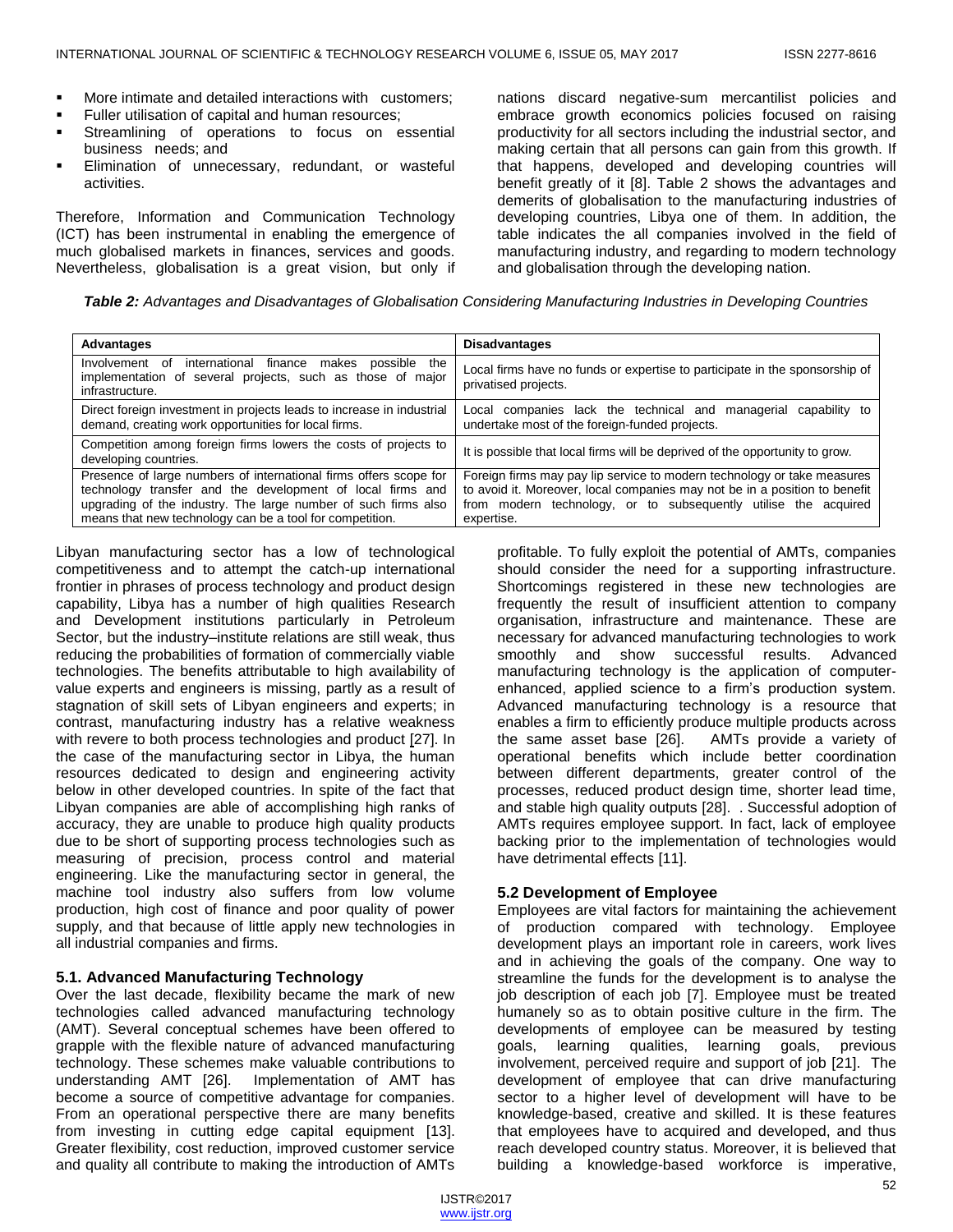particularly in the manufacturing sector. The achievement of applying new technologies depends on well-trained workforce. Lack of employee development will effect on operational process of the firms. Employee must have motivation, skill, integrity, and professionalism so as to have a successful technologies implementation. Management has to sensitive about employee development so as to effectively implement new technologies in the firm. Successful human resource management is a vital procedure to improve and increase the facilities of a company, thus affecting the company's performance [23]. In fact, employee's practitioners in these manufacturing firms are observed to be confronted by the individual employee-negotiated character of learning other than the necessary resources required to support such learning. Indeed, these dimensions are said to be an important adaptation in fostering learning and development in the workplace [2]. As a result, training and development of employees in the manufacturing sector is vital in preparing a capable and skilled workforce with the expertise to meet current and future challenges by providing them with technological skills as well as critical thinking abilities [5].

## **6 CONCLUSIONS AND RECOMMENDATIONS**

In summary, this study considers spatial development in Libya and to what extent the industrial sector is answering to the requirements of the new economy and the influence of globalisation and modern technology. With the aid of modern technology in a global context companies are now in a position to achieve increasing returns to scale, increasing efficiency and profits far beyond that previously possible. Globalisation and modern technology created a *"new economy"* that is characterised by markets free of trade and import barriers, large volumes of cross border trade between countries and the application of modern technology, especially knowledge based, computer and communication technology. Notwithstanding, there is clear evidence that technological drive has not taken firm root in the Libyan industry. In sum, the disjointed policies in Libya with lack of focus have resulted in a weak innovation system and underutilisation of research capabilities created during the first phase of growth. Thus, the overall problem relates to the lack of appropriate linkages between different actors of the national innovation system. However, there have been institutional gaps leading to poor industry-academia interaction. The outcome has been low practical orientation of Libyan research and lack of technology inputs to industry, increasing spending on research and development establishment of mission mode projects and enforcing interactions between research institutions and industry. Libya needs to address constraints on technology development as an important part of its overall strategy for improving manufacturing sector competitiveness. The role of government in enhancing technological competitiveness is critical to make this happen**.** The critically analysed of factors of study show that technological environment significantly add value to the growth and performance of manufacturing industries. Attention is drawn on other variables that have influence on the technological environment of manufacturing industries to include funds, skills, industrial regulations, technological unsuitability to local environment, workers attitude towards technological innovation and government's efforts at encouraging manufacturing. Finally, the study

advocates that technological investment which is related to high level skills in manufacturing activities, staff training which enables better and efficient operation of machines and equipment, cost efficiency and investment in quality management are to be deliberately promoted in order to improve the performance of manufacturing industries. Furthermore the result however showed that where the technology is working properly, performance will increased. To sum up, it can be concluded that, based on the study's general objective which is to determine the impact of technology changes on the performance of Libyan manufacturing industries, the study revealed as follows from the result of data collected and by exploring some of the literature that discusses how to manage and applying new technological on manufacturing industry so that it can improve the performance of its firms and organisations.

- Most Libyan workers do not have innovation-supportive culture and the government is not doing enough in terms of incentives to boost the morale of manufacturers. This leads to difficulty in operation of the advanced manufacturing technology and high cost of maintenance when the machine breaks down.
- Technological environment significantly affect the performance of manufacturing firm due to the fact that most manufacturers do not measure the acquired/imported and local technology in terms of adaptability, affordability, maintenance and waste of learning for maximum utilisation.
- Most manufacturing industries do not conduct training for their workers because of lack of fund thereby exposing the workers and the public to industrial hazards.

On the basis of the above discussion and conclusions, the following recommendations can be made to carryout technological innovation which is aimed to improving manufacturing industries and its performance:

- Government should make favorable monetary policies that will encourage easy access to fund which will enable manufacturers to purchase better equipment for production. It is also of the view that government should also provide them with incentives in form of equipments, infrastructural facilities and financial resources to encourage production.
- Need to work on the development of infrastructure for information and communications technology (ICT), so that it can take advantage of what offered the enormous potential was able to achieve sustainable development.
- It is also of the view that technology should be made suitable and adaptable to the local environment, it should also ensure that it is affordable, easy to maintain and operate. This is to avoid high cost of maintenance and to ensure maximum utilisation of the machine for proper performance.
- Industrial policies should be reviewed to ensure reduction in pollution, waste recycling and industrial safety.
- Need for the contribution of the private sector in educational and other institutions increase their expertise in the field of information and communication technology, and it can be done through the provision of training opportunities for human cadres in these sectors by, or through providing material inputs and equipment.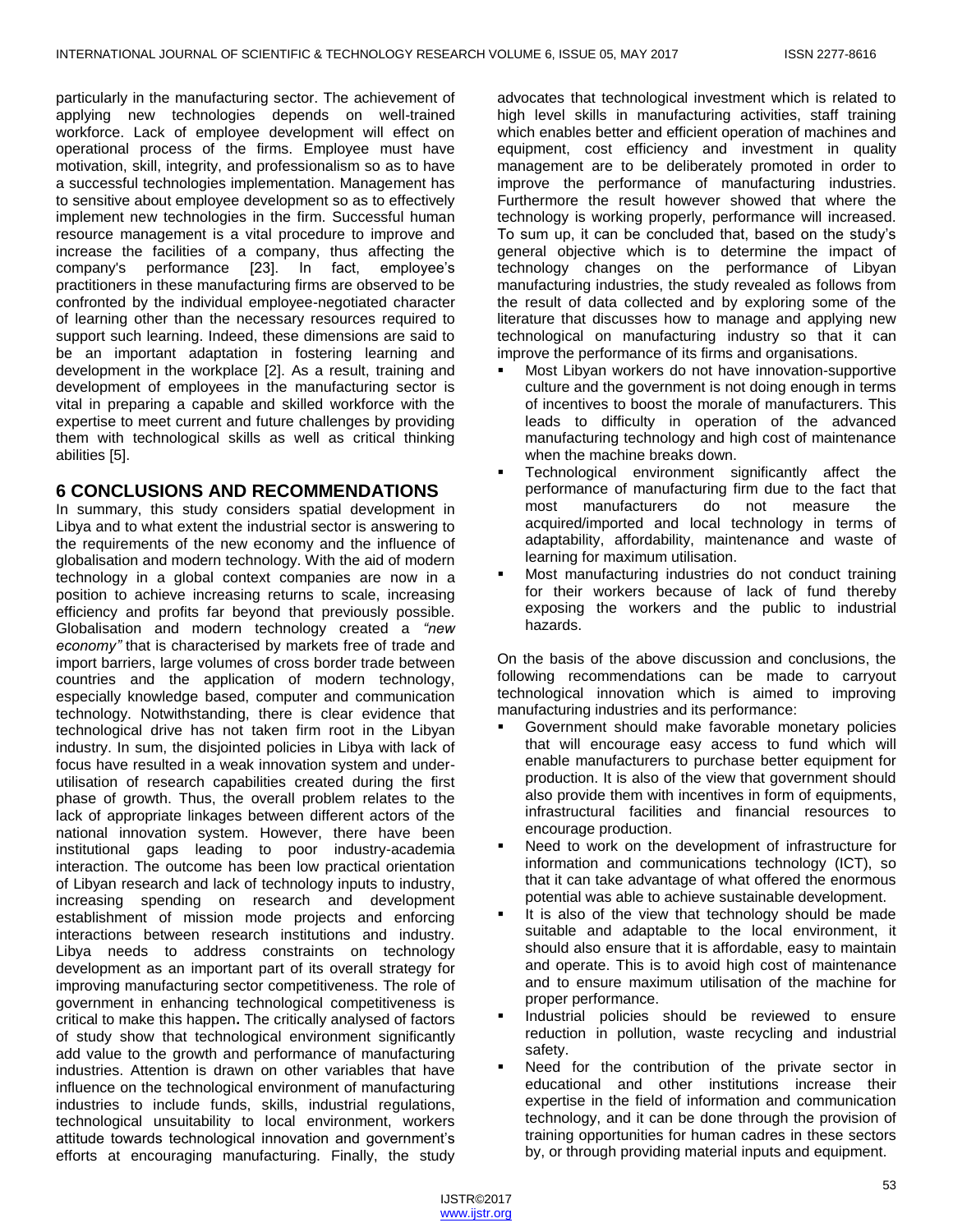- Government should be making more attention to communication skills which becoming more important in a globalised world, and this needs to be reflected in engineering curriculum, for manufacturing industry.
- Highlighting on better education and training of the labor force and inform workers of the importance of their role in the production process.
- Emphasis on the interaction between universities and industries, particularly with regard to curriculum and applied technical research, economic and manufacturing industry.
- To evaluate engineering industry linkages, in particular, manufacturing industries should establish consensus which will provide skills required by specific occupations.
- Exploit the best of the factors of production, especially in unexploited production capacities in the industry through the use of modern technology.

## **ACKNOWLEDGEMENT**

The author would like to express his appreciation to faculty of engineering, University of Sabratha, Regdaleen, Libya for their cooperation and the facilities provided. This support is gratefully acknowledged.

#### **REFERENCES**

- [1] Abbas H., "Industrial Development and Migrant Labour in Libya". PhD. Unpublished Thesis, Manchester University, UK. (1987).
- [2] Abdullah, H. (2009). Major Challenges to the Effective Management of Human Resource Training and Development Activities. The Journal of International Social Research, Vol. 2, No. 8, PP. 11- 25.
- [3] Albarkoly, K. and Park, K., "Implementing a Strategy of Reliability Centered Maintenance (RCM) in the Libyan Cement Industry". International Journal of Social, Behavioral, Educational, Economic, Business and Industrial Engineering Vo. 9, No.6, PP. 1903- 1912. (2015).
- [4] Alrubaie, F., "Manufacturing Sector and the Process of Structural Transformation in Libyan Economy". Journal of Humanities and Social Sciences Vol. 2, No. 20. (2005). (In Arabic).
- [5] Agnaia, A. A., "Assessment of Management Training Needs and Selection for Training: the Case of Libyan Companies". International Journal of Manpower Vol. 17, No. 3, PP. 31-51. (1996)
- [6] Antipolis, S. "Indicators for Sustainable Development in the Mediterranean Coastal Regions: National Report of Libya". (2002). [http://www.planbleu.org/publications/idd\\_cotiers\\_ly.](http://www.planbleu.org/publications/idd_cotiers_ly.pdf) [pdf](http://www.planbleu.org/publications/idd_cotiers_ly.pdf) . [Accessed on 27/2/2017].
- [7] Ataalah,A., Hasnan,K., Mohammad,M., Ahmad, M. and Alkalani, A., "Relation between Lean Manufacturing and Business Performance: A conceptual model Based on Libyan Manufacturing Industries". ARPN Journal of Engineering and

Applied Sciences Vol. 11, No. 14, PP. 8642 -8647. (2016).

- [8] Atkinson, R., "Globalisation, New Technology and Economic Transformation". Chapter 9. (2016). [http://www.itif.org/files/Atkinson\\_chapter.pdf.](http://www.itif.org/files/Atkinson_chapter.pdf) [Accessed on 27/12/2016].
- [9] Archibugi, D and Pietrobelli, C., "The Globalisation of Technology and Its Implications for Developing Countries Windows of Opportunity or Further Burden?‖ Technological Forecasting & Social Change Vol. 70, PP. 861–883. (2003).
- [10] Bait El-Mal, A., "Evaluation of Goals and Development Plan in Libya". Journal of Economic Research Vol.14, No.1, PP. 208-243. (2003).
- [11] Barua, B., Islam, O. (2009). Key Success Factors for Implementation of Advanced Manufacturing Technologies (AMTs) Case Study Conducted on Selected Pharmaceutical Companies in Bangladesh. AIUB Journal of Business and Economics, 8(2), 53-67.
- [12] CBL (Central Bank of Libya)., "Research and Statistics, Economic Bulletin", (2002). 46th Annual Report, Tripoli, Libya.
- [13] Darbanhosseiniamirkhiz, and Ismail, M., (2012) Advanced Manufacturing Technology Adoption in SMEs: an Integrative Model. Journal of Technology Management & Innovation. Vol. 7, Issue 4, pp.112- 120
- [14] GAIT (The General Authority for Information and Telecommunication). "Statistics Book. General Authority for Information and Telecommunication Yearly Bulletin"., (2003).. Tripoli: Libya, (In Arabic).
- [15] Haile, G., Srour, I. and Vivarelli, M., "The Impact of Globalisation and Technology Transfer on Manufacturing Employment and Skills in Ethiopia". IZA Discussion Paper No. 7820. (2013). [http://ftp.iza.org/dp7820.pdf.](http://ftp.iza.org/dp7820.pdf) [Accessed on 18/3/2017].
- [16] Hawedi, H., Haron, H., Nordin, A. and Ahmed, A., ―Current Challenges and Future Perspective: The Influence of Organizational Intelligence on Libyan Oil and Gas Industry". International Journal of Computer Science and Network Security (IJCSNS), Vol.11 No.1, PP. 145-147. (2011)
- [17] Hokoma, R., Khan, K., & Hussain, K., "An investigation of total quality management implementation status for the oil and gas industry within Libya". Paper presented at the Proceedings of MEQA, 2nd Annual Congress, Dubai, UAE. (2008).
- [18] Human Development Report, "(UNDP) United Nations Development Programmes". Oxford